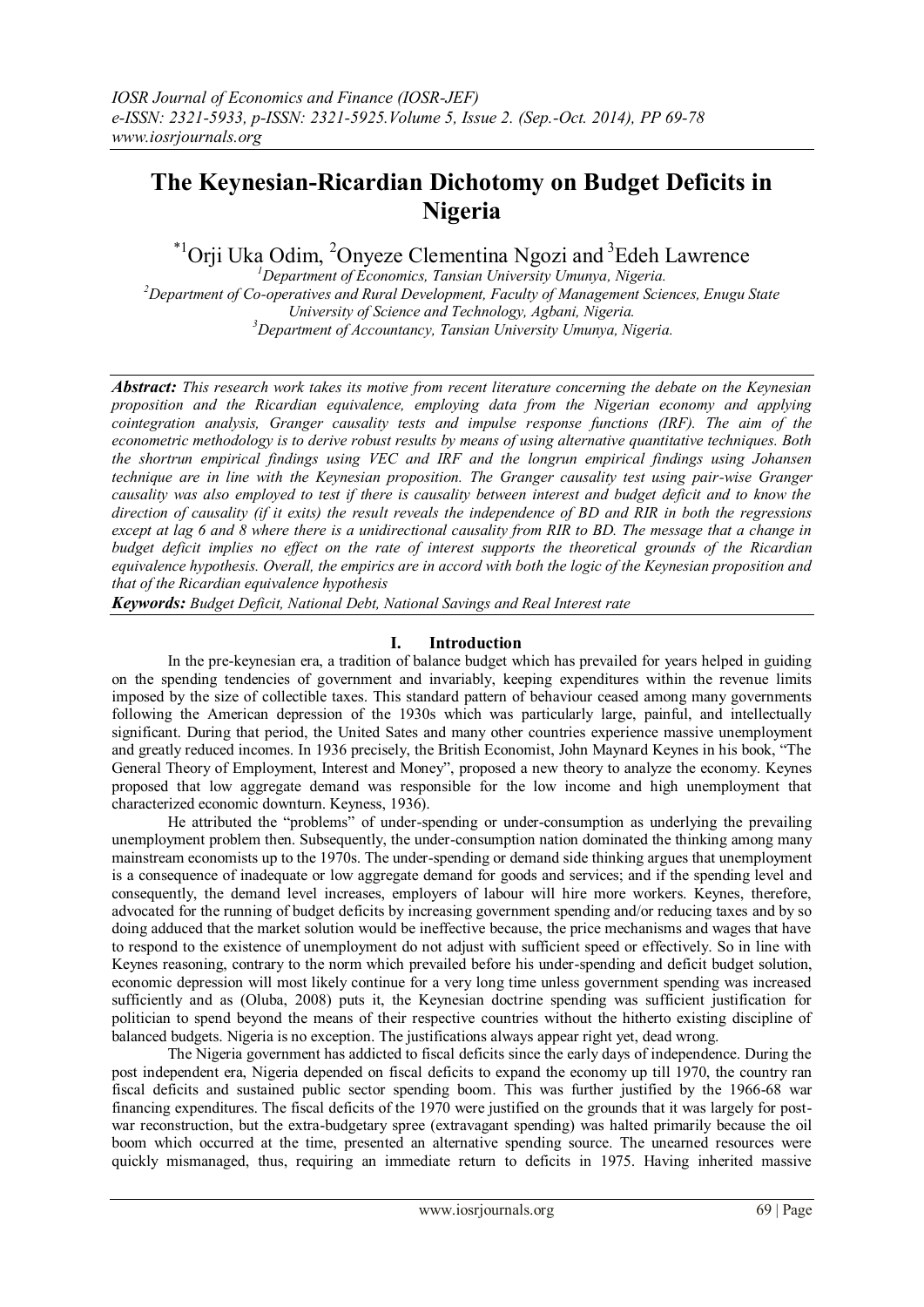bureaucracy and wasteful project in the course of the boom, the return to deficit spending became justified on the grounds that the bureaucracy and uncompleted projects needed to be complete.

#### **Problem Statement**

Bhatia (2003) posits that when a government spends more revenue then it collects in form of taxes, it leads to a deficit budget which is financed either through borrowing from the local or international market or through an increase in the taxies levied on the citizens. The issue of budget deficit has been one of the great debates among economists due to the observations that a lot countries seem to run more of budget deficits than surpluses, mainly following the postulations by Keynes in 1936 (during economic meltdown that low aggregate demand was responsible for high unemployment rate which characterized the downturn. More so, the consequence or end results of these budget deficits have different implications as the stability and balance in the economy can be disrupted.

Nigeria seems to run more of deficits than surpluses. For the sample period of 1970-2007, 31 years out of 37 years clearly shows that Nigeria"s overall fiscal balance had been in deficits. Some of the years actually declared as surpluses were years of fiscal deficits which were so converted through arithmetic manipulations by the ministry of finance (Oluba, 2008). However, even if we take only the recorded years, the fact that over 84% of our fiscal disposition is tilted in favour of deficit spending clearly shows an addiction. How long can we live beyond our means? Commonsense is clear that one who continuously lives beyond his means, unless he is an astute entrepreneur who turns those extras around, would definitely run into trouble. There are a number of reasons which are responsible for this persistent fiscal disposition. First is the huge and increasing oil-shock induced public spending, which seems to have come to stay as such trend has persisted after the oil-based revenue profile fell. Another reason is the highly bloated public sector, which in turn grew on the wings of the indigenization policy of 1972 and the increasing oil earnings. The third reason was the huge debt burden, which grew beyond the debt-service capability of the nation. There is yet another reason which can be interpreted and understood in terms of legitimized profligacy by the state. The traditional constitutional checks and balances sometimes appear to be weak in checking it and may brazenly endorse it. The problem with Nigeria in not that of budget deficit but the source of the deficit. If the funds are being invested in infrastructures, social amenities, healthcare, etc that will improve the welfare of the citizenry, then it is not a problem but if the funds are being taken care of by political parties, extravagant spending by politicians giving the funds to their girlfriends, concubines, and unaccredited contractors, then this constitutes a problem. I quote verbatim, few lines from Omorotionmwan (2008:p18)

"...There is something strange in this land. We are simply walking the budgetary process on its head. It is most ludicrous that the President would be asking for say N1.8 trillion and the National Assembly say we must approve N1.9 trillion for you. In most economies, the exact opposite is usually the case: The President"s proposal is usually higher than what the legislature approves for him... the reason for our abnormal action is not farfetched, though... At the National Assembly end, some nebulous items are soon introduced into the budget proposals. One such item is take-home haulage" that goes by the name of Constituency projects. You put some money into the hands of the legislator and ask him to go and execute some amorphous projects in his Constituency. Quite often, the money gets into his pocket but no serious project gets executed. This accounts for the lack of development in spite of the colossal sums we appropriate annually"

Different schools of thought have demonstrated their opinions based on budget deficits. Most common are the Keynesian and the Ricardian school of thought. While the Keynesian posits that budget deficit affects main macroeconomic variables, Ricardian school refutes the proposition (by the Keynesian school) and posit that budget deficits does not affect main macroeconomic variables.

Unfortunately, this empirical evidence has been one of the less heavily subjects in the literature of the developing countries like Nigeria. More concentration has been on the economics of the developed countries like United States of America, Japan, Britain, etc. A country like Nigeria is worth investigating considering its vision to be among the top twenty countries of the newly industrialized countries come 2020 (vision 2020). Thus, this research work shall be guided by the following research question:

- 1. What are the key determinants of budget deficit in Nigeria?
- 2. Do changes in interest rate respond to movement in budget deficits?<br>3. Is the relationship between interest rate and budget deficits sustainal
- Is the relationship between interest rate and budget deficits sustainable in the long run?
- 4. Is there casual link between budget deficits and interest rate ?

#### **Objectives of the Study**

The main objective of this study is to explore between government deficits and interest rate employing data from the Nigerian economy in relation to testing which of the two paradigms (Keynesian and Ricardian) holds in Nigeria. Thus, from the aforementioned research questions, the research objectives are:

1. To determine the key determinants of budget deficits in Nigeria.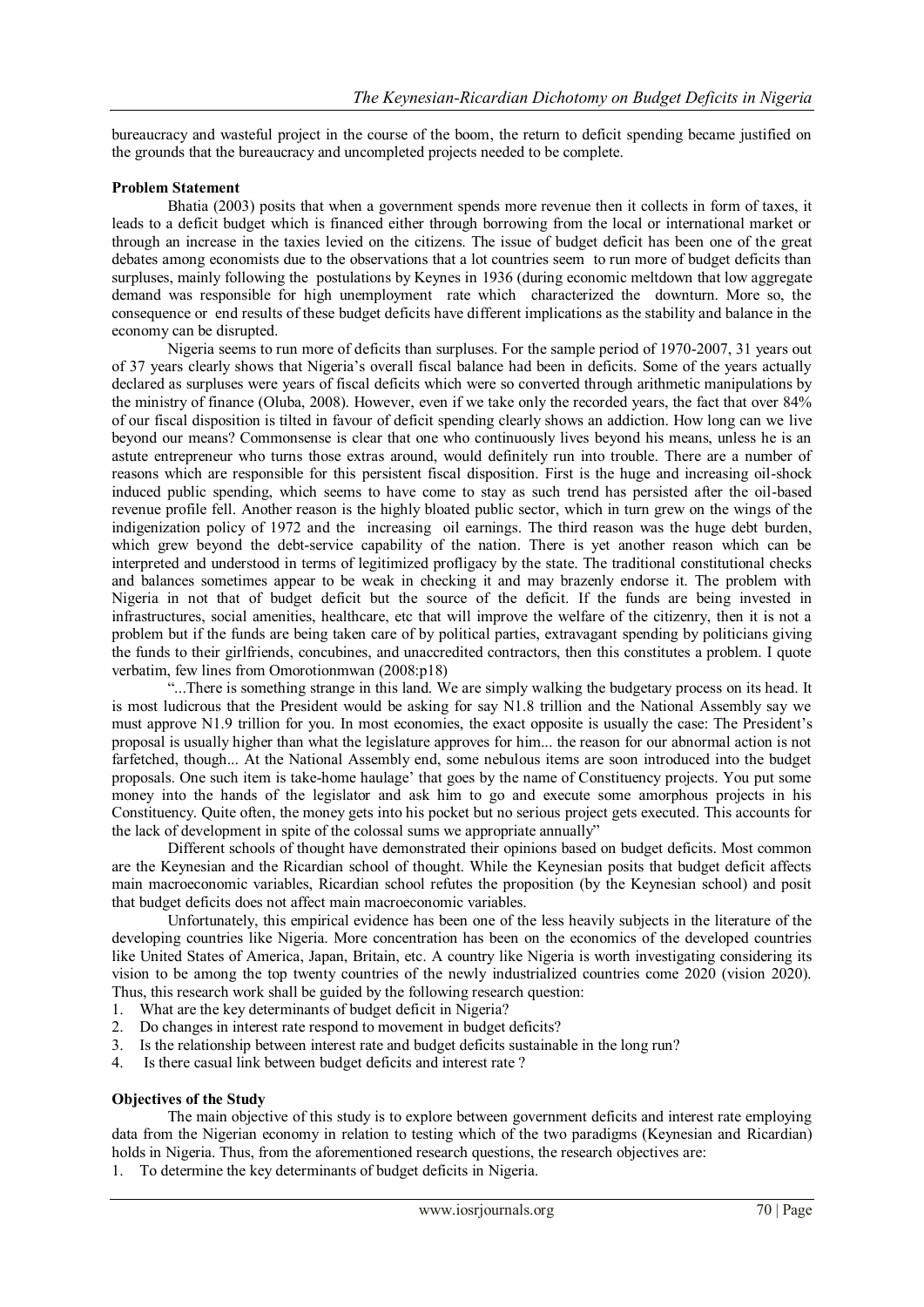- 2. To determine the response of interest rate to movement in budget deficits.
- 3. To determine if the relationship between budget deficits and interest rates are sustainable in the long run.
- 4. To test if there exist causality between budget deficits and interest rate.

### **Research Hypotheses**

From the research objectives, the following hypotheses are to be tested:

- 1. Ho: The National savings, real interest rate, national debt and current account balance are not the determinants of budget deficits in Nigeria.
- 2. H<sub>o</sub>: Interest rates do not respond to movements in budget deficits.
- 3. Ho: There is no long run relationship between interest rates and budget deficits.
- 4. Ho: There is no causal relationship between interest rates and budget deficits.

#### **Literature**

There are basically two major schools of thought on budget deficit that are highly controversial (though there is a third model called the small open economy view).

The Keynesian Proposition

The Ricardian Equivalence Hypothesis (REH)

# **2.1.1. The Keynesian proposition**

The Keynesian Proposition which is the standard theory of budget deficit or the conventional view posits that households respond to an increase in current disposable income which is equal to the tax cut partly with higher desired private savings and partly with higher consumer demand and because of this increase in desired national savings declines. National saving is the sum total of private saving and public saving. This theory further suggests that a decision to finance government spending by budget deficit as a result of tax cut instead of current taxes reduces national saving and that the reduction in national savings is partly reflected in lower domestic investment and partly increases borrowing from abroad, both of which reduces future national income and future domestic production. The reduction in domestic investment is as a result of increases in interest rate, thereby, establishing a connection between budget deficit and interest rate.

A tax cut financed by government borrowing would have many to stimulate consumer spending. Higher consumer spending affects the economy in both the short run and long run.

In the short run, higher consumer spending would rise the demand fpr goods and services and thus rise output and employment. Interest rate would also rise; however, as investors competed for a smaller flow of saving and according to Mundell- Fleming model of an open macro economy, higher interest rates would discourage investment and would encourages capital to flow in from abroad. The naira would rise in value against foreign currencies, and Nigerian firms would become less competitive in world markets.

In the long run, the smaller National saving caused by the tax cut would mean a smaller capital stock and a greater foreign debt. Therefore, the output of the nation would be smaller, and a greater share of that output would be owed to foreigners.

In buttressing the Keynesian proposition, Ball and Mankiw (1995) gave a deep insight on the immediate effects of budget deficits have many effects which follow form a single initial effect: national saving. Deficits reduce national saving. National saving is the sum of private saving (the after – tax income that households save rather than consume) and public saving (the tax revenue that the government saves rather than spends). When government runs a budget deficit, public saving is negative which reduces national saving is most likely less than one – for – one, for a decrease in public saving produces a partially offsetting increase in private saving. For example, consider a #1 tax cut. This tax cut reduces public saving by #1, but also rises household"s spend part of this windfall but fall in public saving.

# **2.1.2 The Ricardian Equivalence Hypothesis (REH)**

The second but more controversial school of thought on budget deficit is known as the Ricardian Equivalence Hypothesis (REH). Despite its theoretical appeal, the conventional view of the relationship between budget deficits and interest rate is not broadly shared. Ricardian economists argue that the above seemingly sensible assumption is incorrect. Although a debt-financed tax cut would increase current disposable income, it would also imply that at some point in the future, the government must raise taxes to pay off the debt and accumulated interest. As a result, the tax cut would merely give consumers a transitory increase in income that would eventually be taken back. If consumers understand this, then they would know that their permanent, or lifetime, resources had not changed. Hence, the tax cut would have no effect on consumption, and households would save all of their extra disposable income to pay for the future tax liability. Because there would be no effect on consumption, there would also be no effect on national saving. If national saving did not change, then the budget deficit would not have the effects the Keynesian economists listed. In particular, output, employment, foreign debt, and interest rates would be unaffected in both the short run and the long run. The tax cut would have no effect on economic wellbeing. Many researchers have invoked the Ricardian equivalence hypothesis to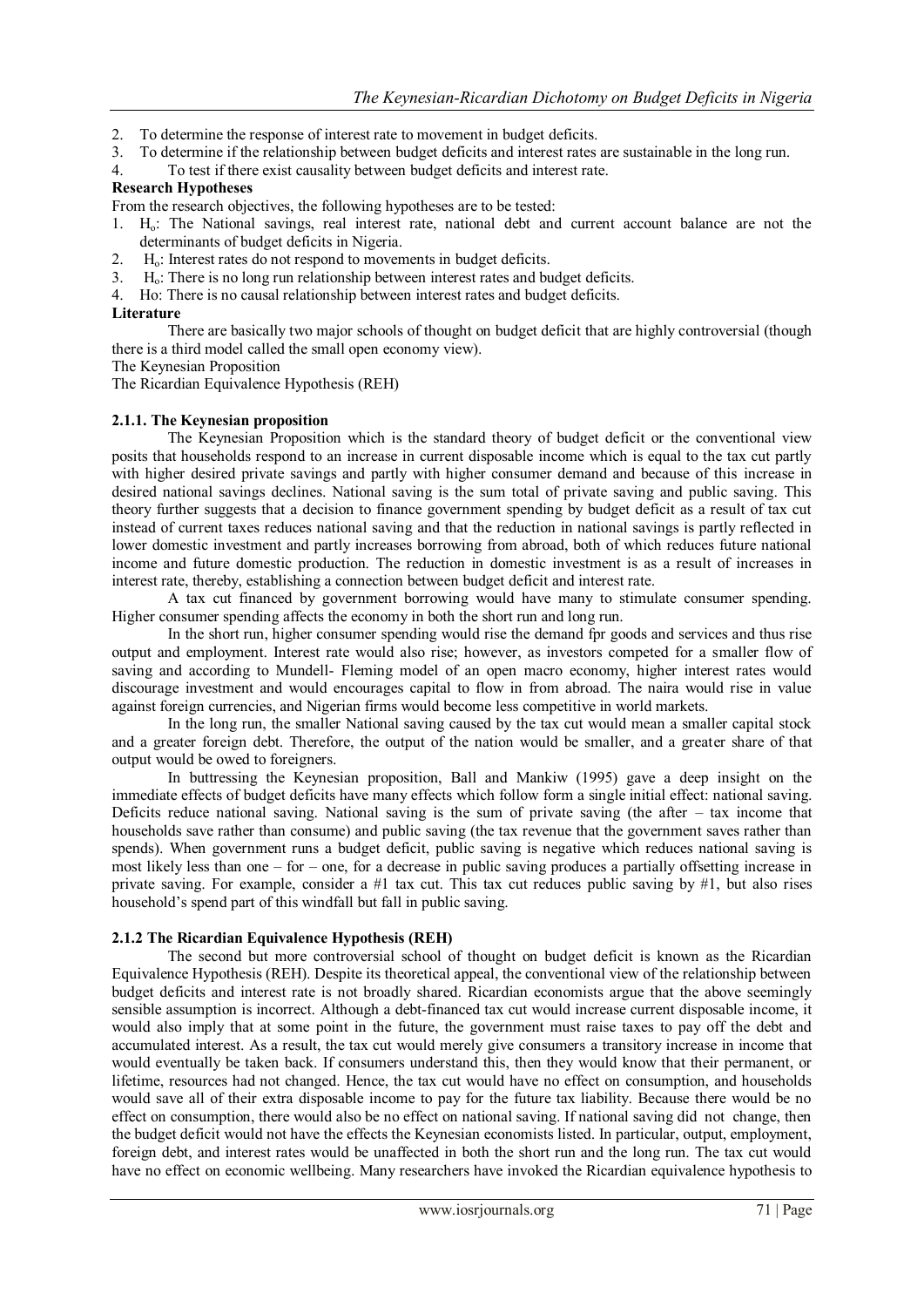argue that budget deficits mainly result from tax cuts that tend to reduce both public revenues and public savings. While these tax cuts have the effect of reducing public savings and enlarging the budget deficit, they increase private savings by an equivalent amount. Proponents of this view argue that alterations in the composition of public financing i.e, debt versus taxes have no effect on real interest rates, aggregate demand and private spending.

The Ricardian Equivalence Hypothesis states that a deficit financed tax cut will lead to a decrease in public savings and an increase in private saving. Such decline in public savings is fully offset by increase in private saving and thus, national income is unaffected i.e, remains the same. In other words, budget deficit has no effect on national saving, interest rate, current account balance, future domestic production, or future national income. Gale and Orszag (2004). The general principle is that government debt is equivalent to future taxes, and if consumers are sufficiently forward-looking, future taxes are equivalent to current taxes. Hence, financing the government by debt is equivalent to financing it by taxes. This view is called Ricardian Equivalence after the famous nineteenth-century economist David Ricardo, because he first noted the theoretical argument.

To illustrate the Ricardian equivalence, let us assume that government purchases remain constant and that the government decides a cut in taxes. The Ricardian equivalence states that lump-sum changes in tax revenues will not affect the level of total consumption, total savings, the rate of interest, money demand, national debt, current account balance and other important macroeconomic variables. Suppose that the government reduces taxes by N1. The tax cut should lead people to increase consumption, because the current tax cut increases their current incomes. However, given that the government has not changed its expenditures for goods and services, the N1 tax cut today must also increase current borrowing by N1. Because the additional debt of N1 will be repaid in the future, tax revenues will be higher in the future implying lower future disposable incomes for the people. The decline in future disposable incomes will cause people to consume less today, offsetting the positive effects on consumption of the N1 current tax cut. In this way, the total effect of a current tax cut on desired consumption is zero, because the positive effects of increased current disposable income and the negative effects of declined future disposable income cancel each other out. Also considering that government deficits do not influence total consumption and savings, the level of interest rate remains constant and the demand for money is not affected. Within the IS-LM model, the rationale of the Ricardian theorem indicates that budget deficit increases do not affect the equilibrium point of the IS and LM curves. Thus, government deficits do not influence the equilibrium level of interest rate and other key macroeconomic variables such as consumption, savings, inflation etc. The argument raised by the Ricardian equivalence is that government bonds are not net wealth. According to Barro (1974, 1987) and other advocates of the Ricardian equivalence, public debt financing by bond issue postpones taxation imposition for the future. Consequently, future taxation is equivalent to current taxation and therefore people realize that their government bonds will be paid off with increases in future taxes.

The implication of Ricardian equivalence is that debt-financed tax cut leaves consumption unaffected. Households save the extra disposable income to pay the future tax liability that the tax cut implies. This increase in private saving exactly offsets the decrease in public saving National saving- the sum of private and public saving – remains the same. The tax cut therefore has none of the effects that the traditional analysis predicts.

The Ricardian Equivalence Hypothesis (REH) also postulates that a deficit financed spending by a tax cut has the same present value as the initial tax cut. This means that taxes do not change unless government decides to change the present value of its expenditure. The notion behind the above postulate is that economists hold that there is no such thing as a free meal. Thus, if government decides to cut down taxes today to finance spending (deficit), that tax will be paid for sooner or later in future.

# **2.2 Empirical Literature**

Several economists have looked into the approaches on budget deficits taken by a renowned economist, John Maynard Keynes and a millionaire stockbroker, David Ricardo using various methodologies and data from different countries and under different economic conditions. Several empirical studies by Bovenberg (1988), Laumas (1989), Dua (1993), Knot and De Haan (1995), and Reinhart and Sack (2000), among others, have provided evidence in line with the rationale of the Keynesian proposition. On the other hand, other authors such as Barro (1974, 1987), Evans (1987), Darrat (1990), Beard and McMillin (1991), and Cheng (1998), support the Ricardian equivalence that government deficits have no impact on key macroeconomic variables. A look at the study by Jose and Loukas (1995) where an investigation was made of the relationship between (1995) where an investigation was made of the relationship between nominal and real long term interest rates and budget deficit reveals that long term interest rates increase with larger budget deficits. The study also made a point to show the specific contribution of the budget deficit to the variations of long term interest rates on top of monetary policy and other determining factors. It was concluded from observations made that indeed budget deficits push long term interest rates higher than they would otherwise be. This result contradicts the Ricardian theory because, the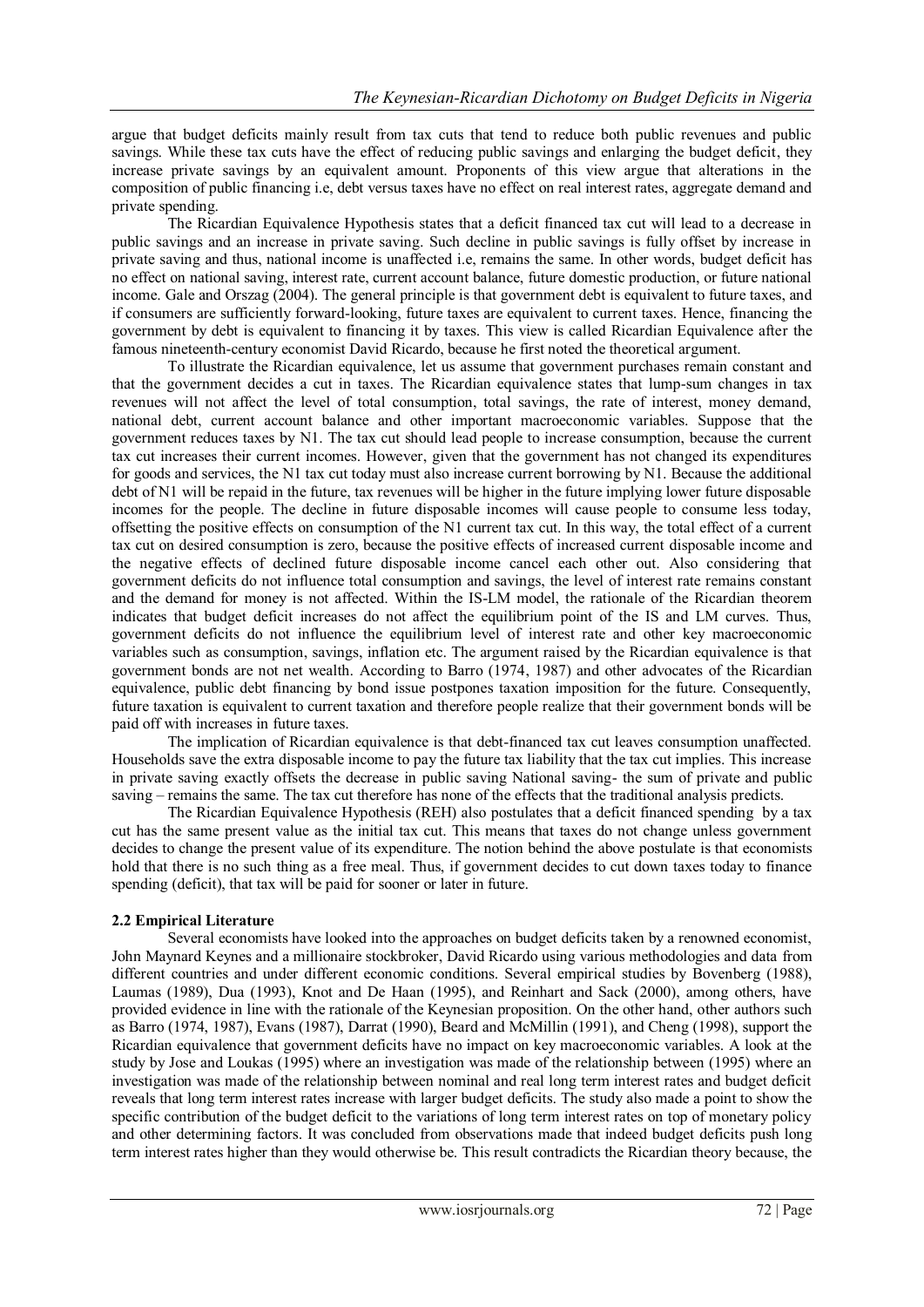positive link between long term interest rate and budget deficits show that private savings do not fully compensate for the increase of the budget deficits.

Normandin (1999) based on his assessment of the data from the United States infers that a tax increase would directly decrease the external deficit due to reduced imports induced by the decline of private after-tax incomes". Gale and Orszag (2004) employed data from the United States economy and provided new evidence that sustained budget deficits reduce national saving and raise interest rates by economically and statistically significant quantities. They used a series of econometric specifications that nest Keynesian and Ricardian models, obtained evidence that projected future deficits affect long term interest rates but current deficits do not. This suggests that the Ricardian view is not a reasonable approximation to reality but that the conventional view is a better description of reality for the United States. Vamvoukes (2008) uses data of the Greek economy over the time frame of 1948-2001 and applies co-integration analysis, Granger Causality tests and impulse response function (IRFs) explores the sensitivity and robustness of the Keynesian proposition and the Ricardian Equivalence. His empirical analysis shows the existence of dynamic relationships between budget deficit and interest rate, indicting a two-way causality between deficits and interest rates. The findings of his Granger tests and IRFs contradict the view of the Ricardian Equivalence that government deficits do not influence the behaviour of interest rate. He experimented with the four-variable system (R, D, Y and P) and IRF results show that in the case of Greece, budget deficit positively affects inflation rate. This evidence that budget deficit exerts positive effects on interest rates and inflation is in consistent with the rationale of the Keynesian Proposition.

A study by Darrat (2003) refutes the result by Vamvoukas (2008). Darrat made deductions from system estimates of error correction models that there is no casual impact of the deficits on interest rates in the Greek economy. Instead, his study supports a notion of reverse causality, whereby, movements in interest rates play an important role in shaping the budgetary process. Another study by Romeo and Sampson (2003) on the effect of budget deficits on long term interest rates using expected deficit data from the council of economic advisers and congressional budget office in the USA employed the fair model-a macro econometric model developed by Ray Fair of Yale university used to make predictions and support the relationship between the economic variable that if a budget deficit is not completely offset by a rise in private savings, private domestic investment or net foreign investment must decrease. It was concluded that a decrease in budget deficit by 1% of GDP per year indeed lowers both short term and long term interest rates in the United States. Writing on the relationship between budget deficit and trade deficit, also known as the "Twin Deficits", Hashemzadeh and Wilson (2006) findings suggest that the correlation between the two deficits is both complex and ambiguous. That is to say that the dynamic relationship between the two deficits is subject to change depending on the and a complex host of internal and international forces that help to shape a country"s economic status in the global setting. Their methodology was based on causality test and vector autoregresseion (VAR) technique on annual budget deficit and current account deficit for nine selected countries in the Middle East and North Africa. These countries are: Egypt, Iran, Jordan, Kuwait, Morocco, Oman, Syria, Turkey and Yemen.

# **II. Methodology**

We employed the Vector Autoregressive (VAR) analysis. The term 'autoregressive' is due to the appearance of the legged values of the dependent variable on the right hand side and term; 'vector' is due to the fact that we are dealing with a vector of two (or more) variables. The VAR analysis is superior to simultaneous equation analysis that has the defect of simultaneity bias. The VAR model considers every variable in the model as endogenous, thus checking feedback problem. The general form of VAR model is:

 $Y_t = A1 Y_t - 1 + \dots + Ap Y_{t-p} + BX_t + ut$ Where  $Y_t$  represents a 'k' vector of endogenous variables and represent and  $X_t$  represent the (d) vector of exogenous variables. A1........................Ap, and B represent matrices of coefficients to be estimated. Ut is a vector of innovations that may be contemporaneously correlated with each other but are uncorrelated with all the exogenous variables.

We now specify our vector autoregressive model of order k as follows:  $BD_t = \alpha_0 + \sum_{j=i}^{k} a_{i,j} BD_{t-j} + \sum_{j=i}^{k} \alpha_{2j} NS_{t-j} + \sum_{j=i}^{k} \alpha_{3j} RIR_{t-j} + \sum_{j=i}^{k} \alpha_{4j} NDBT_{t-j}$  $+$   $\sum_{j=1}^{k} k \sum_{j=1}^{k} \alpha_{5j} C A_{t-j} + \mu_{it}$  $NS_t = B_0 + \sum_{j=1}^{k} \sum_{i=1}^{k} \beta_{1j} BD_{t-j} + \sum_{j=1}^{k} \sum_{i=1}^{k} \beta_{2j} NS_{t-j} + \sum_{j=1}^{k} \sum_{i=1}^{k} \beta_{3j} RIR_{t-j} + \sum_{j=1}^{k} k \sum_{i=1}^{k} \beta_{4j} NDBT_{t-j}$  $+$   $_{j=i}^{k} \sum \beta_{5j} CA_{t-j} + \mu_{2t}$  $\overline{RIR}_{t} = \lambda_0 + \sum_{j=1}^{k} \sum \lambda_{1j} BD_{t-j} + \sum_{j=1}^{k} \sum \lambda_{2j} NS_{t-j} + \sum_{j=1}^{k} \sum \lambda_{3j} RIR_{t-j} + \sum_{j=1}^{k} \sum \lambda_{4j} NDBT_{t-j}$  $+$   $\frac{1}{j=1}$ <sup>k</sup> $\sum \lambda_{5j}CA_{t-j} + \mu_{3t}$  $NDBT_t = \gamma_0 + \sum_{j=1}^{k} k \sum_{j=1}^{k} \gamma_{1j} BD_{t-j} + \sum_{j=1}^{k} k \sum_{j=1}^{k} NS_{t-j} + \sum_{j=1}^{k} \gamma_{3j} RIR_{t-j}$ +  $_{j=i}$ <sup>k</sup> $\sum$ γ<sub>4j</sub>NDBT<sub>t-j</sub> +  $_{j=i}$ <sup>k</sup> $\sum$ γ<sub>5j</sub>CA<sub>t-j</sub> + μ<sub>4t</sub>  $CA_t = \tau_0 + \sum_{j=1}^k \sum_{i=1}^k B_{t-j} + \sum_{j=1}^k \sum_{i=1}^k N S_{t-j} + \sum_{j=1}^k \sum_{i=1}^k T_{i,j} R I R_{t-j} + \sum_{j=1}^k \sum_{i=1}^k N D B T_{t-j} +$  $+$   $_{j=i}^{k}$   $\sum_{i}^{k}$   $C A_{t-j}$   $+$   $\mu_{5t}$ Where BD = Budget Deficit NDBT = National Debt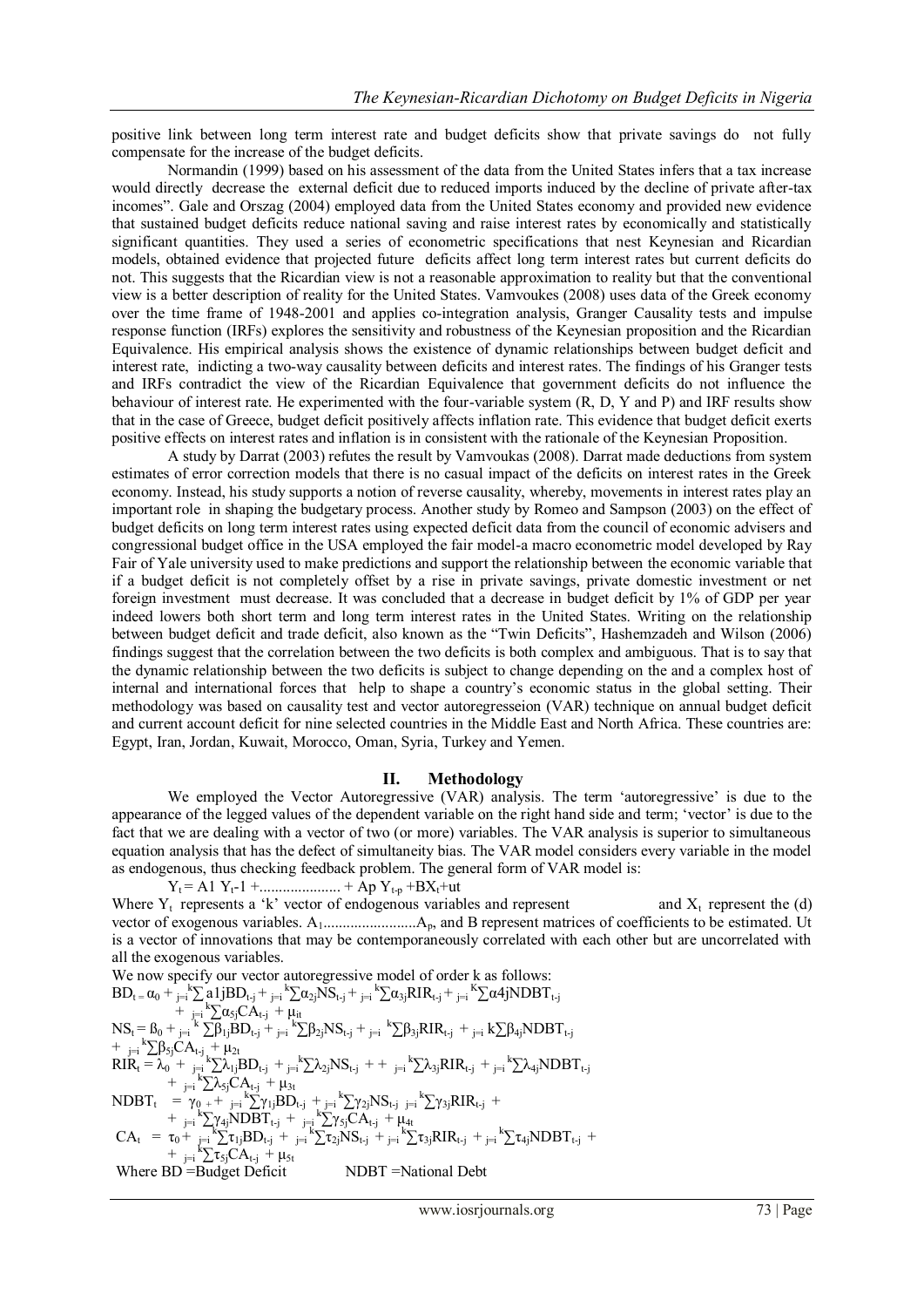$NS = National Savings$  RIR = Real Interest rate  $CA = Current Account$ μ"s= stochastic error terms called impulses or innovations or shocks in the language of (VAR).

#### **Vector Error Correction Model (VECM).**

The VECM is a restricted VAR that has co integration restrictions built into the specification. It is designed for use with non- stationary series that are known to be co-integrated. The VEC specification restricts the long – run behaviour of the endogenous variables to converge to their co-integrating relationships, while allowing a wide range of short- run dynamics.

The VECM is stated thus:  $\Delta BD_t = \alpha_0 + \sum_{j=i}^{k} \sum_{i} \alpha_{1j} \Delta BD_{i-j} + \sum_{j=i}^{k} \sum_{i} \alpha_{2j} \Delta NS_{i-j} + \sum_{j=i}^{k} \sum_{i} \alpha_{3j} \Delta RIR_{t-j} + \sum_{j=i}^{k} \sum_{i} \alpha_{3j} \Delta RIR_{t-j}$  $A_{4j} \triangle \overrightarrow{NDBT}_{t-j}$  + +  $j=i \sum_{i} \overline{adj} \triangle CAt_{-j} + \mu_{it}$  $\Delta NS_t = \beta_0 + \sum_{j=i}^{k} \sum \beta_{ij} \Delta BD_{t-j} + \sum_{j=i}^{k} \sum \beta_{j} \Delta NS_{t-j} + \sum_{j=i}^{k} \sum \beta_{3j} \Delta RIR_{t-j} + \sum_{j=i}^{k} \sum \beta_{4j}$  $\Delta \text{NDBT}_{t-j}$  + +  $\sum_{j=1}^{k} \sum \beta_{5j} \Delta \overrightarrow{CA}_{t-j}$  +  $\mu_{2t}$  $\Delta RIR_{t} = \lambda_0 + \sum_{j=i}^{k} \sum_{j=1}^{k} \Delta_{jj} \Delta BD_{t-j} + \sum_{j=i}^{k} \sum_{k}^{k} \Delta_{jj} \Delta NS_{t-j} + \sum_{j=i}^{k} \sum_{k}^{k} \Delta_{jj} \Delta RIR_{t-j} + \sum_{j=i}^{k} \sum_{k}^{k} \Delta_{jj} \Delta RIR_{t-j}$  $\lambda_{4j} \triangle \text{NDBT}_{t-j} + \frac{1}{j=1} \frac{\text{K}}{\text{K}} \sum \lambda_{5j} \triangle \text{CA}_{t-j} + \mu_{3t}$  $\triangle NDBT_t = \gamma_0 + \sum_{j=i}^{k} \sum_{i=1}^{k} \hat{Y}_{1j} \triangle BD_{t-j} + \sum_{j=i}^{k} \sum_{i=1}^{k} \hat{Y}_{2j} \triangle NS_{t-j} + \sum_{j=i}^{k} \sum_{i=1}^{k} \hat{Y}_{3j} \triangle RIR_{t-j} + \sum_{j=i}^{k} \sum_{i=1}^{k} \hat{Y}_{3j}$  $\gamma_{4j}$   $\Delta \text{NDBT}_{t-j} + \sum_{j=i}^{k} \sum_{j}^{k} \gamma_{5j} \Delta \text{CA}_{t-j} + \mu_{4t}$  $\Delta \text{CA}_\text{t} + \tau_0 + \frac{1}{j=1} \sum_{i} \tau_{1j} \Delta \text{BD}_{\text{t-j}} + \frac{1}{j=1} \sum_{i} \tau_{2i} \Delta \text{NS}_{\text{t-j}} + \frac{1}{j=1} \sum_{i} \tau_{3j} \Delta \text{RIR}_{\text{t-j}} + \frac{1}{j=1} \sum_{i} \tau_{4j}$  $\triangle NDBT_{t-j} + \sum_{j=i}^{k} k \overline{\sum} \tau_{5j} \triangle CA_{t-j} + \mu_{5t}$ 

#### **Data And Result**

The result and interpretation of the Vector Auto-regression (VAR) for the specified model in chapter three is presented in this chapter. The various diagnostic tests are shown and interpreted as well.

| TAVIV 7.1.1. VIIIV IXVVU TVSV |                 |                         |                     |  |  |  |
|-------------------------------|-----------------|-------------------------|---------------------|--|--|--|
| Variable Ax                   | UNIT ROOT IN AX |                         | <b>DECISION</b>     |  |  |  |
| <b>ENDOGENEOUS</b>            | <b>ADF</b>      | ADF Critical value (5%) | <b>ADF</b> Critical |  |  |  |
| $\Delta$ (BD)t                | $-5.104797$     | $-2.6300$               | I(I)                |  |  |  |
| $\triangle (NDBT)t$           | $-5.876679$     | $-2.6300$               | I(F                 |  |  |  |
| $\Delta$ (NS)t                | 3.072090        | $-2.6300$               | I(I)                |  |  |  |
| $\Delta$ (CA)t                | $-5.104797$     | $-2.6300$               | I(I)                |  |  |  |
| $\Delta$ (RIR)t               | $-5.239252$     | $-2.6300$               | I(Г                 |  |  |  |

**Table 4.1.1: Unit Root Test**

NOTE:  $\Delta$  represents the first difference operator. I (I) means integrated of order one.

#### **4.1.2 Cointegration Test**

Test 4.1.2 present the Johansen cointegration test results based on λtrace and λmax. When the Johansen procedure is performed, the level data have linear deterministic trends and the cointegrating equations have intercepts. The Max-Eigen value test and Trace statistic test show that there is one (1) cointegrating equation in the analysis. Thus, the null hypothesis of at most zero cointegrating relationship will be rejected in this fivevariable system. Therefore, the variables tend to move together in the long-run and, hence, share a long-run component and do not drift apart over time. Table 4.1.2 below reports the results from the cointegration test.

| Table 4.1.2 Testing for the Funniter of Co-mitterfathing vector(s) Assuming Emical Deterministic Trend |                    |               |                     |         |                   |                  |          |
|--------------------------------------------------------------------------------------------------------|--------------------|---------------|---------------------|---------|-------------------|------------------|----------|
| Null<br>$H_0$ :                                                                                        | Alternative<br>H1: | Maximal Eigen | 0.05 critical value | $Prob*$ | Trace             | critical<br>0.05 | $Prob**$ |
| hypothesis<br>hypothesis                                                                               |                    | value         |                     |         | <b>Statistics</b> | value            |          |
| $r = 0^*$                                                                                              | r = 1              | 66.07428      | 33.87687            | 0.0000  | 113.8544          | 69.81889         | 0.0000   |
| $r \leq 1$                                                                                             | $r = 2$            | 23.01502      | 27.58434            | 0.1728  | 47.78019          | 47.85613         | 0.0508   |
| $r \leq 2$                                                                                             | $r = 3$            | 17.85544      | 21.13162            | 0.1353  | 24.76518          | 29.79707         | 0.1700   |
| $r \leq 3$                                                                                             | $r = 4$            | 6.638676      | 14.26460            | 0.5327  | 6.909737          | 15.49471         | 0.5882   |
| $r \leq 4$                                                                                             | $r = 5$            | 0.21061       | 3.841466            | 0.6026  | 0.271061          | 3.841466         | 0.6026   |

NOTE:<sup>\*</sup> denotes rejection of the null hypothesis at 5% level.

⃰ ⃰ MacKinnon-Haug-Michelis (1999) p-values.

Both the t statistic and the max-eigen value indicates 1 cointegrating equation(s) at 5% level.

### **4.1.3 Granger Causality Analysis**

Under the null hypothesis that RIR does not Granger Cause BD and BD does not Granger Cause RIR, the result of the pair-wise Granger Causality test is illustrated in table 4.1. 3 below:

#### **Table 4.1.3 Causality Between Budget Deficit (BD) and Real Interest Rate (RIR) in Nigeria (1970-2013)**

| ----- |                    |    |                           |                          |         |                 |  |
|-------|--------------------|----|---------------------------|--------------------------|---------|-----------------|--|
|       | <b>DIRECTION</b>   | OΕ | .AGS<br><b>NUMBEROF I</b> | <b>VALUE</b><br>F- V     | PROB.   | <b>DECISION</b> |  |
|       | CAUSALITY          |    |                           |                          |         |                 |  |
|       | RIR.<br>RD.<br>--- |    | ∼                         | 39222<br>0. <i>31444</i> | 0.67886 | ACCEPT          |  |
|       |                    |    |                           |                          |         |                 |  |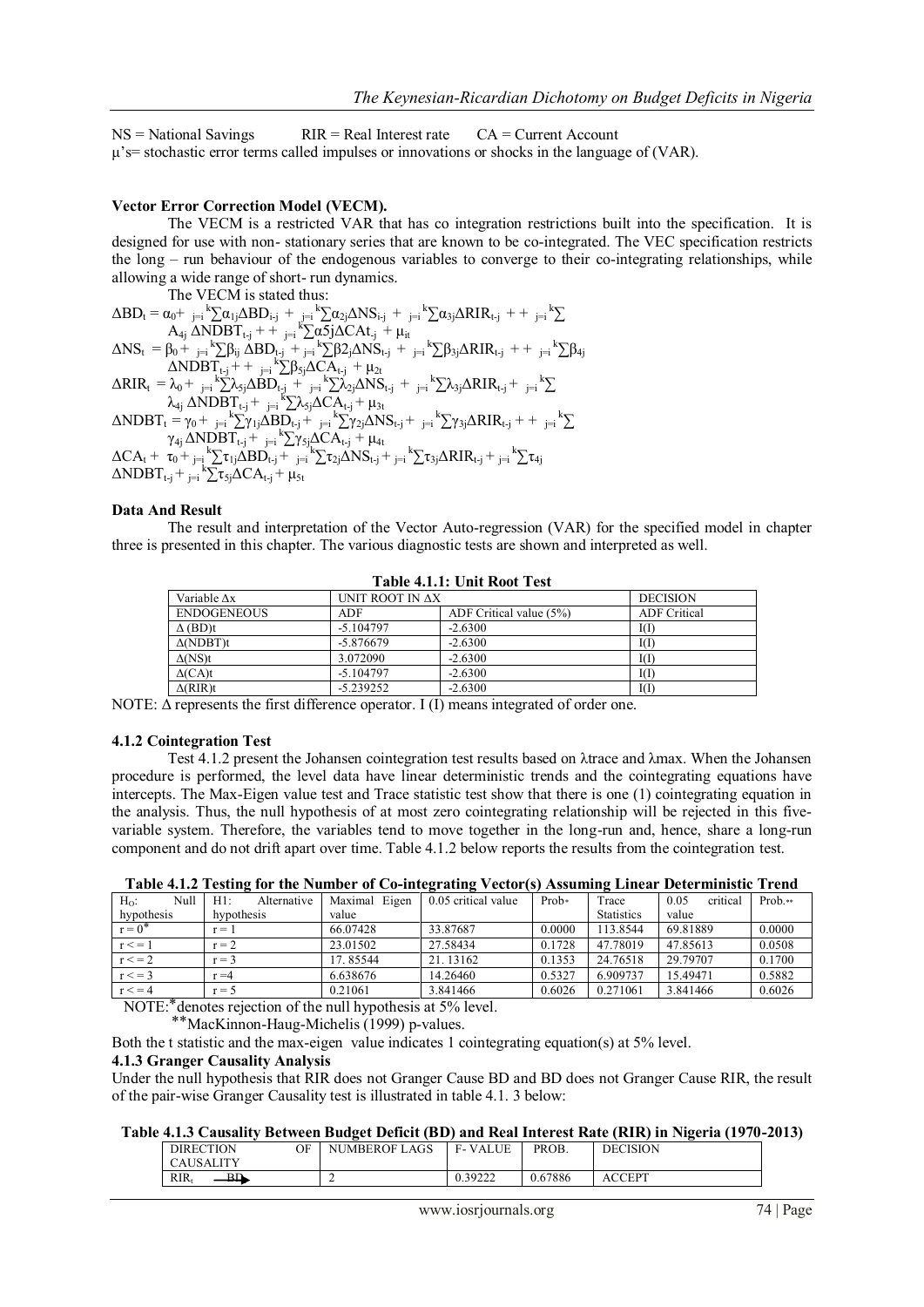| $BD_t$  | $RIR_t$         | 1.77898 | 0.18561  | <b>ACCEPT</b>         |
|---------|-----------------|---------|----------|-----------------------|
| $RIR_t$ | BD <sub>n</sub> | 0.75444 | 0.56458  | <b>ACCEPT</b>         |
| $BD_1$  | $\rm RIR_t$     | 1.39645 | 0.26394  | <b>ACCET</b>          |
| $RIR_t$ | BD.             | 3.36919 | 0.01961  | DO NOT ACCEPT (AT 1%) |
| $BD_t$  | RIR,            | 0.81177 | 0.575753 | <b>ACCEPT</b>         |
| $RIR_t$ | BD              | 2.53880 | 0.06551  | DO NOT ACCEPT (AT 6%) |
| $BD_t$  | RIR             | 0.72462 | 0.66875  | <b>ACCEPT</b>         |

These result suggest the independence of BD and RIR because the sets of BD and RIR coefficients (Fvalue) are not statistically significant at 5% level of significance in both the regressions. Thus, we accept the null hypotheses that RIR does not Granger Cause BD and BD does not Granger Cause RIR. But at lag length 6 and 8, there is unidirectional causality from RIR to BD because their F- values are statistically significant at 1% and 6% levels of significance respectively. Thus, at such lag lengths, we do not accept the hypotheses that RIR does not Granger Cause BD and BD does not Granger Cause RIR.

| Table 4.1.4 Vector Error Correction Model Farancier Estimates and Diagnosites |                |                |               |              |                             |  |  |
|-------------------------------------------------------------------------------|----------------|----------------|---------------|--------------|-----------------------------|--|--|
| <b>VARIABLE</b>                                                               | $\Delta(BD)_t$ | $ALOG(NDBT)_t$ | $\Delta (CA)$ | $ALOG(NS)_t$ | $\Delta$ (RIR) <sub>t</sub> |  |  |
| $(BD)_{t-1}$                                                                  | $-0.792186*$   | $4.18E-06*$    | $8.995122*$   | 2.49E-08     | 3.18E.05                    |  |  |
| $(BD)_{t-2}$                                                                  | $-0.859986*$   | 1.03E-07       | $6.183234*$   | $-6.91E-07$  | $-9.49E - 05$               |  |  |
| $LOG(NDBT)_{t-1}$                                                             | 9295.718       | 0.064339       | $-314749.7*$  | $-0.006910$  | 13.20320                    |  |  |
| $LOG (NDBT)_{t-2}$                                                            | $-27593.77*$   | 0.177108       | -53597.79     | $-0.015043$  | 2.904775                    |  |  |
| $(CA)_{t-1}$                                                                  | 0.022838       | $-5.09E - 08$  | $0.434831*$   | 1.49E-08     | $-1.80E-06$                 |  |  |
| $(CA)t-2$                                                                     | $0.167200*$    | $-1.33E -07$   | $1.339411*$   | 7.48E-08     | $-1.47E-0.5$                |  |  |
| $LOG(NS)_{t-1}$                                                               | 90129.47       | 0.263117       | $-12013.66$   | $0.502480*$  | $-88.04791*$                |  |  |
| $LOG (NS)_{t-2}$                                                              | $-149720.6$    | 0.119844       | $-781113.0*$  | $-0.421942$  | 48.34067                    |  |  |
| $(RIR)_{t-1}$                                                                 | 32.45007       | $-0.007275$    | 4719.805      | $-0.000590$  | $-0.114481$                 |  |  |
| $(RIR)_{t-2}$                                                                 | $-1375.282*$   | $-0.002816$    | $-884,8828$   | 2.24E-05     | $-0.124401$                 |  |  |
| C                                                                             | 3770.864       | $-0.115345$    | 34036.90      | $0.211415*$  | 11.18711                    |  |  |
| R-squared                                                                     | 0.678125       | 0.490839       | 0.937181      | 0.45020      | 0.606584                    |  |  |
| Adj. R-squared                                                                | 0.491776       | 0.196062       | 0.900812      | 0.076347     | 0.378817                    |  |  |
| $F -$ statistic                                                               | 3.639006       | 1.665120       | 25.76882      | 1.225430     | 2.663178                    |  |  |
| Akaike AlC                                                                    | 24.38710       | 1.073939       | 27.09610      | $-0.875034$  | 8.250609                    |  |  |
| Schwarz SC                                                                    | 24.94219       | 1.629031       | 27.65119      | $-0.319942$  | 8.805701                    |  |  |

**Table 4.1.4 Vector Error Correction Model Parameter Estimates and Diagnostics**

From the table above, we observe that the researcher introduced a constant term and two lagged values of each variable in each equation. The five variables considered are: the budget deficit (BD), national debt (NDBT), current account (CA), national savings (NS) and real interest rate (RIR). The numbers of parameters estimated in each equation were ten (10) plus a constant term, making it a total of eleven (11) parameters. The F-tests given in this table are to test the hypothesis that collectively, the various lagged coefficients are zero. For example, the F test for the BD variable is 8.3242 and it shows that both the lagged terms of BD are statistically different from zero. All other F statistics are to be interpreted similarly. The R-Square value of about 0.79 means that 79% of the variation in BD is explained by the combined effects of all the determinants. **4.2 Econometric Criteria for Evaluation of Result** 

#### **Table 4.2.1 VEC Residual Correction LM tests: LAGS LM-STATISTIC PROB. DECISION**<br>1 **26.42181 0.3854 ACCEPT** 1 26.42181 0.3854 ACCEPT 2 26.08926 0.4028 ACCEPT 3 23.97833 0.5206 ACCEPT 4 22.92412 | 0.5820 | ACCEPT 5 22.92412 | 0.5820 | ACCEPT 6 16.67085 0.8934 ACCEPT 7 39.99452 0.0292 REJECT 8 29.82115 0.2311 ACCEPT 9 33.24684 0.1250 ACCEPT 10 32.54944 0.1427 ACCEPT 11 52.07776 0.0012 REJECT 12 **45.33850** 0.0076 REJECT

The result from above table 4.2.1 suggests that there is no obvious residual autocorrelation problem for the model because all the P-values are larger than the 0.05 level of significance expect at lag 7,11 and 12 where the p-values are less than 0.05.

**Table 4.2.2 White Residual Heteroskedasticity Test**

| Table 7.2.2 WHILE INSIGUAL HULU OSNUASHUIV TUST |        |         |               |        |  |
|-------------------------------------------------|--------|---------|---------------|--------|--|
|                                                 | ∴hi-so | m<br>יע | n-va<br>value | :1S1O1 |  |
| terms<br>NO<br>Uross                            | '.8095 | 330     | 0.JZJ         | 0.00   |  |
|                                                 |        |         |               |        |  |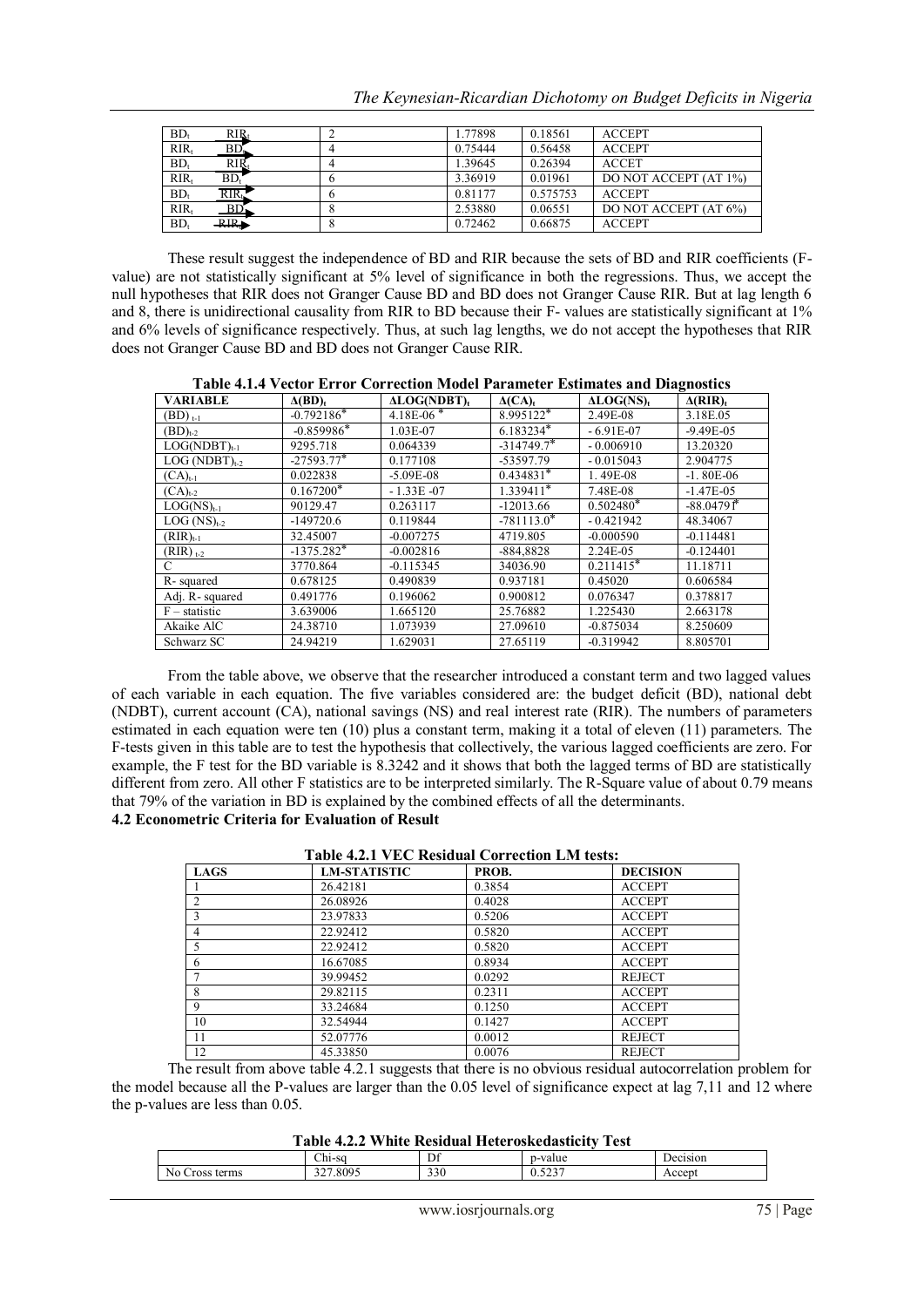**NOTE:** Df means degrees of freedom. P-value means probability value

#### **4.2.3 VEC Residual Normal Test**

Although normality is not a necessary condition for the validity of many of statistical procedures to VEC models, deviations from the normality assumption may indicate that model improvements are possible. Here, multivariate tests for nonnormality are used to check whether the third (Skewness) and fourth (kurtosis) moments of the residuals are conformable with those of a normal distribution. This approach extends ideas of Lomnicki (1961) and Jarque and Bera (1987) for univariate models. In the multivariate case, the residual VECM is transformed to make individual components independent.

Then the moments are compared with those of normal distributions. For given residuals  $U_t$  (t = 1,...., T) of an estimated VECM, the residual covariance matrix  $\sum_{\mu}$  is determined and a matrix P such that PP' =  $\sum_{\mu}$  is computed. The tests for nonnormality can then be based on the skewness and kurtosis of the standardized residuals  $U_t = P^{-1} U_t$ .

Table 4.5 shows the result of the normality test, the result shows that the residuals are multivariate normal. This is because the  $P -$  value is greater than 0.05. in other words Jarque-Bera statistics is less than the critical value at 10 df.

| <b>COMPONENT</b> | <b>JAROUE-BERA</b> | DF | <b>PROB</b> |
|------------------|--------------------|----|-------------|
|                  | 2.741108           |    | 0.2540      |
|                  | 3.028088           |    | 02200       |
|                  | 4.984564           |    | 0.0827      |
|                  | 3.086291           |    | 0.2137      |
|                  | 4.349429           |    | 0.1136      |
| Joint            | 18.18948           | 10 | 0.0519      |

**Table 4.2.3 VEC Residual Normality Tests**

Note: Cholesky (lutkepohl) is used for orthogonization

#### **4.3 Impulse Response**

Impulse response functions show how the model variables respond to individuals shocks: changes in BD, NS, RIR, CA, and NDBT. The fig below show IRFs for the four-variable model (BD, NS, RIR, CA, NDBT). Considering that the models is cointegrated, in the estimation procedure the variables are used in levels. In all cases, IRFs are to a five-basis-point shock to BD. The residuals are orthogonalized by the Choleski decomposition. Impulse responses are plotted along with their respective two-standard-deviation confidence bounds. The results indicate the existence of dynamic causal effects between BD and RIR. In panel 3, it indicates that the responses of RIR to BD disturbances are both positive and negative in all horizons which appear to be strong and persistent. This is in line with the theoretical grounds of the Keynesian view. Other panels show a positive, negative and sometimes, relatively stable responses to budget deficit.

# **III. Summary of findings**

According to Gujarati (2004), the success of any econometric analysis ultimately depends on the availability of the appropriate data. Thus, based on annual data of the Nigerian economy between 1970 and 2007, this research work has examined the four specific objectives expressed in chapter one. The first objective is to determine the key determinants of budget deficits in Nigeria. Second is to determine the response of interest rates to movements in budget deficits, while the third is to determine if the relationship between budget deficits and interest rates are sustainable in the long run, and the last but not the least is to test if there exist causality between budget deficits and interest in Nigeria.

The stated objectives were basically to empirically test whether the Keynesian or the Ricardian Equivalence Hypothesis holds for Nigerian. The examination was carried out by specifying the appropriate system variables which is based on the appropriate economic model technique. Annual data from Nigeria ranging from 1970-2007 were used in order to examine the relationship between budget deficits and interest rates in the context of the Vector Error Correction Model (VECM) framework. The VECM was chosen to tackle the problem of simultaneity bias.

From the empirical results, it was found that the results from the study show that the lag of National Savings, National Debt, Real interest Rate and Current Account significantly influence the dynamics of the cointegration test using Johansen technique, the result shows that there is 1 co-integrating equation which shows that in the long-run, current, national saving, real interest rate exert negative and significant influence on budget deficit but national debt does not exert any influence on budget deficit. In addition, the result from impulseresponse function show that budget deficit in Nigeria is driven by real interest rates, current account national saving and national debt. Therefore Impulse response function demonstrates that the real interest rate is not neutral in determining budget deficit. Both the short run empirical finding using VEC and IRF and the long run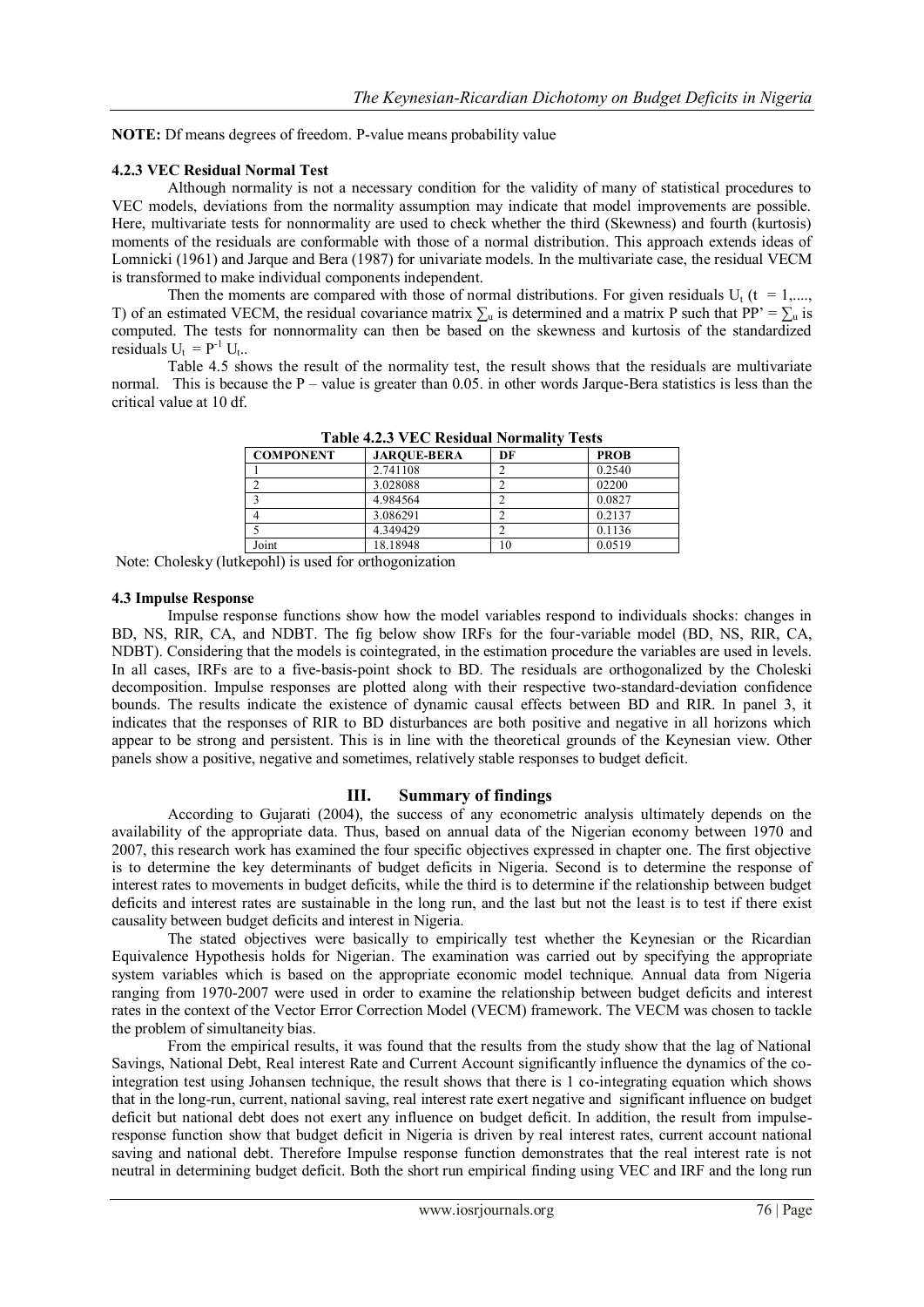empirical finding using Johansen technique are in line with the Keynesian Proportion which states that households respond to an increase in current disposable income which is equal to the tax cut partly with higher desired private savings and partly with higher consumer demand and because of this increase in desired private savings by only a fraction of the budget deficit, desired national savings declines.

The Granger causality test using pair-wise Granger causality was also employed to test if there is causality between interest rate and budget deficit and to know the direction of causality (if it exists).The result reveals the independence of BD and RIR in both the regressions except at lag 6 and 8 where there is a unidirectional causality from RIR to BD. The message that a change in budget deficit implies no effect on the rate of interest supports the theoretical grounds of the Ricardian Equivalence Hypothesis.

#### **Policy Implication and Recommendations**

Faced with the reality that the orientation of our budgeting practice to deficits is like a man playing with the tail of a tiger, there is no question as to whether we need to jettison that addiction. It is really difficult to stop because even the public is not very much bothered as long as the deficits are not financed directly through increased taxes. But the resulting consequences over time are actually worse than the increased taxes. Five possible solutions are recommended namely:

- 1. Enhancement of tax revenue
- 2. Drastically slimming down government"s participation in activity areas best suited for the private sector.
- 3. Reduction in the size of civil/ public service
- 4. Enactment of fiscal control law as well as
- 5. Development and tapping into non tax revenue areas.

Moreover, the transfer to the private sector of those responsibilities and activities which the private sector is best suited for is imperative as it will significantly drop the expenditure side of the budget. Our view is that the provision of all public infrastructures should be ceded to the private sector. The advantages include both the efficiency that will consequently arise from such decision as well as the minimized opportunities for public sector corruption and expenditure. Increased private sector profitability will equal lead to the expansion of many new enterprises that will equally add to the number paying the downwardly reviewed tax rates. Right sizing of the public sector continues serious drain on the purse of the government. Another option can be a legislation controlling budgeting. A fiscal control law which forces the Nigerian government to make balanced budget proposals and commit to its 100% implementation is extremely important. The importance of the suggested fiscal control law is that it can engender large scale prudence, transparency and robustness in the budgeting process. The reasons are that for any proposed expenditure there will be matching revenue source. By the end of the day, only the most important items of expenditure for which there are expected revenue to cover will be included in the overall budget proposal. Transparency will also be easier to achieve while the assessment of government"s performance relative to the budget will equally be easier to track. To achieve this therefore, we expect the legislature to enact balanced budget as a law that is binding on the executive. By so doing, frivolous, unjustifiable and nebulous expenditure proposals will find it harder to make their way into the overall budget proposal. Identifying other non-tax revenue sources can equally be another possibility. There are however several reservations which are related to whether government should now go into business for which the answer is NO. However, government can identify unutilized, largely un-owned public property, largely untapped resource and develop an arrangement in which the private sector can totally own and operate and make some level of returns to government. Such returns can be a certain fraction of after-tax profit say 5%. This arrangement is however laddered with complexities and may stealthily bring back the government into many business ventures which they will eventually – in their characteristic way – damage. As a result of this possibility, this last option should be viewed cautiously before adoption or rejected altogether.

#### **References**

- [1]. Ball Laurence N and Mankiw Gregory, (1995), what do budget Deficits do?
- [2]. In 1995 Symposium Proceedings Budget Deficits and Debt: Issues and Options. Html version-
- [3]. Http://www.economics.harvard.edu/faculty/mankiw/files/whatdobudgetdeficitsdo.pdf. [4]. Barro. Robert J., (1974). Are Government Bonds Net Worth?Journal of political Econo
- [4]. Barro, Robert J., (1974), Are Government Bonds Net Worth?Journal of political Economy, Vol. 8, No 6 (Nov/Dec),pp. 1095-1117.
- [5]. Barro Robert J, (1987), Government Spending Interest rates, Prices and Budget Deficits in the United Kingdom, 1701-1918, Journal of Monetary Economics, vol. 20, No.2, Sept., pp. 221-247.
- [6]. Barro Robert J, (1989), The Ricardian Approach to Budget Deficits. Journal of Economic Perspectives, vol. 3, No.2, (spring), pp. 37-54.
- [7]. Beard, T.R and Mcmillin, W.D. (1994), the Impact of Budget Deficits in the interwar period, Journal of Macroeconomics, 13, No.2, Spring , PP. 239-266.
- [8]. Bhatia, H.L, (2003), Public Finance, 24<sup>th</sup> Revised Edition, Vikas.
- [9]. Bovenberg, L.A, (1988), Long Term Interest Rates in the United States: An Empirical Analysis, IMF Staff papers, 35, No. 2, June, pp. 382-390.
- [10]. Central Bank of Nigeria (2007), Statistical Bulletin. Volume 18, December.